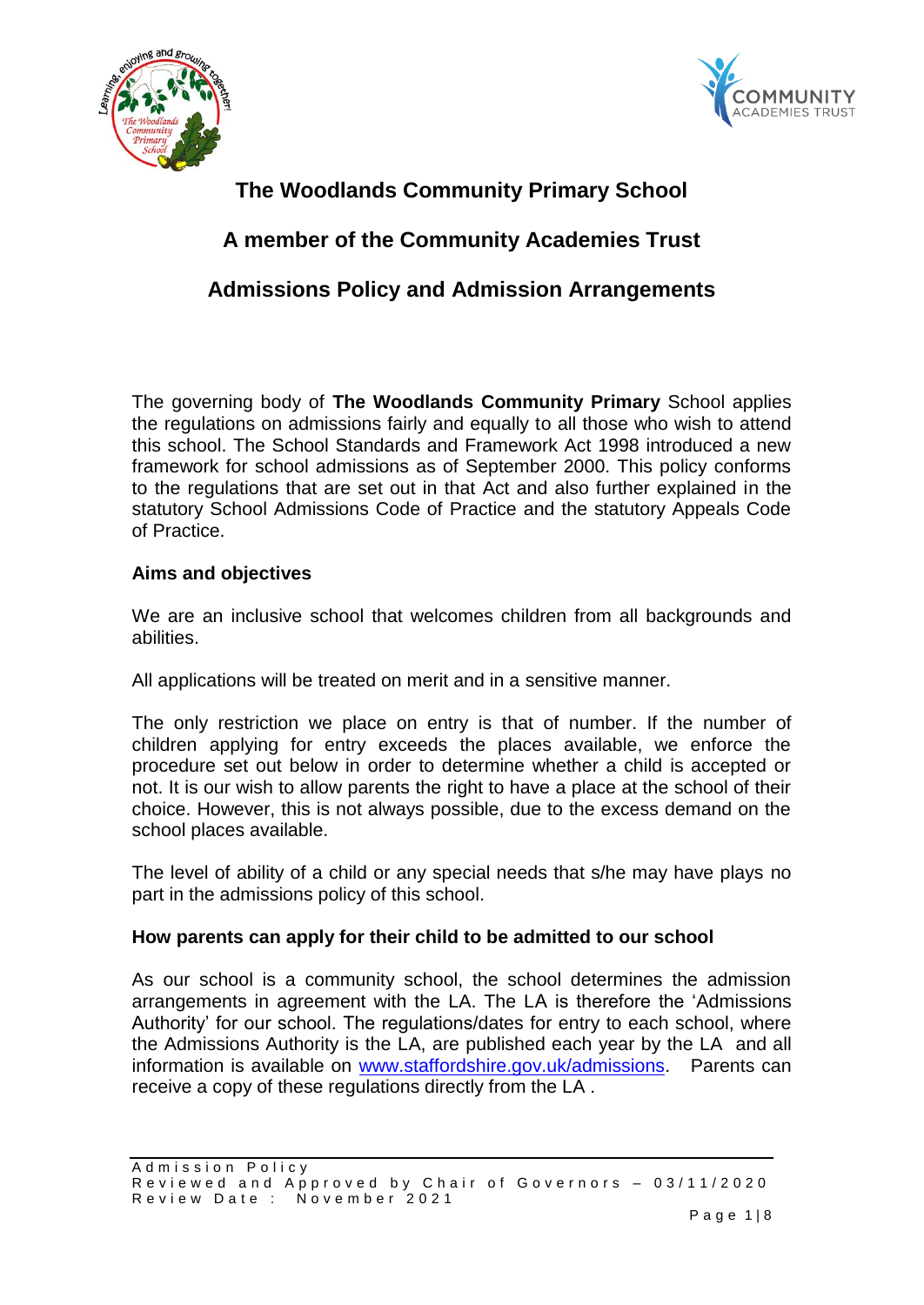The LA publishes a composite admissions prospectus each year, which gives information about how parents can apply for a place in the school of their choice. Parents have a right to express a preference for the school of their choice and they should do so on the on line application form. Expressing a preference does not, in itself, guarantee a place at that school. The LA notifies parents about the school place as soon as all the applications have been considered.

In this area, children enter school in the academic year they become five. There is one admissions date per year, early in September (i.e. at the start of the school year) and all pupils are admitted part time to begin with. Therefore, parents who would like their child to be admitted to this school during the year their child is five should ensure that they complete the online application form on [www.staffordshire.gov.uk/admissions.](http://www.staffordshire.gov.uk/admissions)

Admission to year groups other than Reception.

Applications can be made directly to the school. In the first instance it is advised that parents visit the school.

### **Oversubscription criteria**

If the total number of preferences for admission to the academy exceeds the academy's published admission number (PAN) of 45, the following order of priority is used to allocate the available places.

- 1) Children in care and children who ceased to be in care because they were adopted (or became subject to a child arrangements order or special guardianship order) as defined by the Children Act 1989.
- 2) Children previously in care outside of England or Wales who ceased to be in care because they were adopted (or became subject to a child arrangement order or special guardianship order).
- 3) Children who satisfy both of the following tests:

Test 1: the child is distinguished from the great majority of other applicants either on their own medical grounds or by other exceptional circumstances.

Medical grounds must be supported by a medical report (obtained by the applicant and provided at the point of application). This report must clearly justify, for health reasons only, why it is better for the child's health to attend the academy rather than any other school.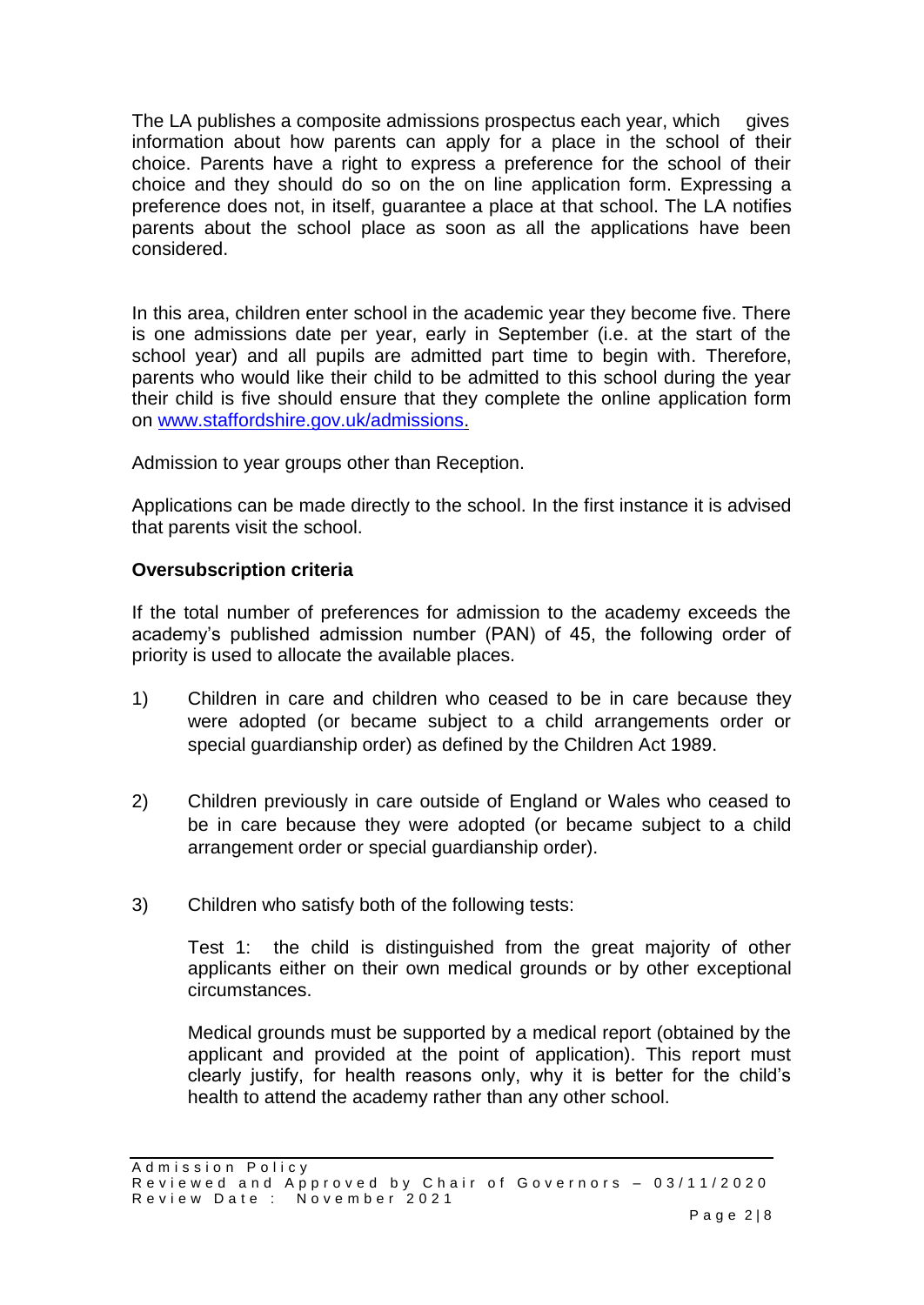Exceptional circumstances must relate to the academy and the individual child, i.e. the circumstances of the child, not the economic or social circumstances of the parent/carer. They should be supported by a professional report (obtained by the applicant and provided at the point of application), e.g. social worker. This report must clearly justify why it is better for the child to attend the academy rather than any other school.

and

Test 2: the child would suffer hardship if they were unable to attend the academy.

Hardship means severe suffering of any kind, not merely difficulty or inconvenience, which is likely to be experienced as a result of the child attending a different school. Applicants must provide detailed information about both the type and severity of any likely hardship at the time of application.

- 4) Children who have an elder sibling in attendance at the academy and who will still be attending the school at the proposed admission date; (For admission purposes, a brother or sister is a child who lives at the same address and either: have one or both natural parents in common; are related by a parents marriage; are adopted or fostered by a common parent or are unrelated children who live at the same address, whose parents live as partners.)
- 5) Children living within the catchment area of the academy.
- 6) Other children arranged in order of priority according to how near their home addresses are to the main gate of the academy, determined by a straight-line measurement as calculated by the local authority's geographical information system.

Where it is not possible to accommodate all children applying for places within a particular category then the academy will allocate the available places in accordance with the remaining criteria. If for instance, all the catchment area children cannot be accommodated, children who are resident within the catchment area will be arranged in order of priority according to the remaining criteria.

**Additional notes**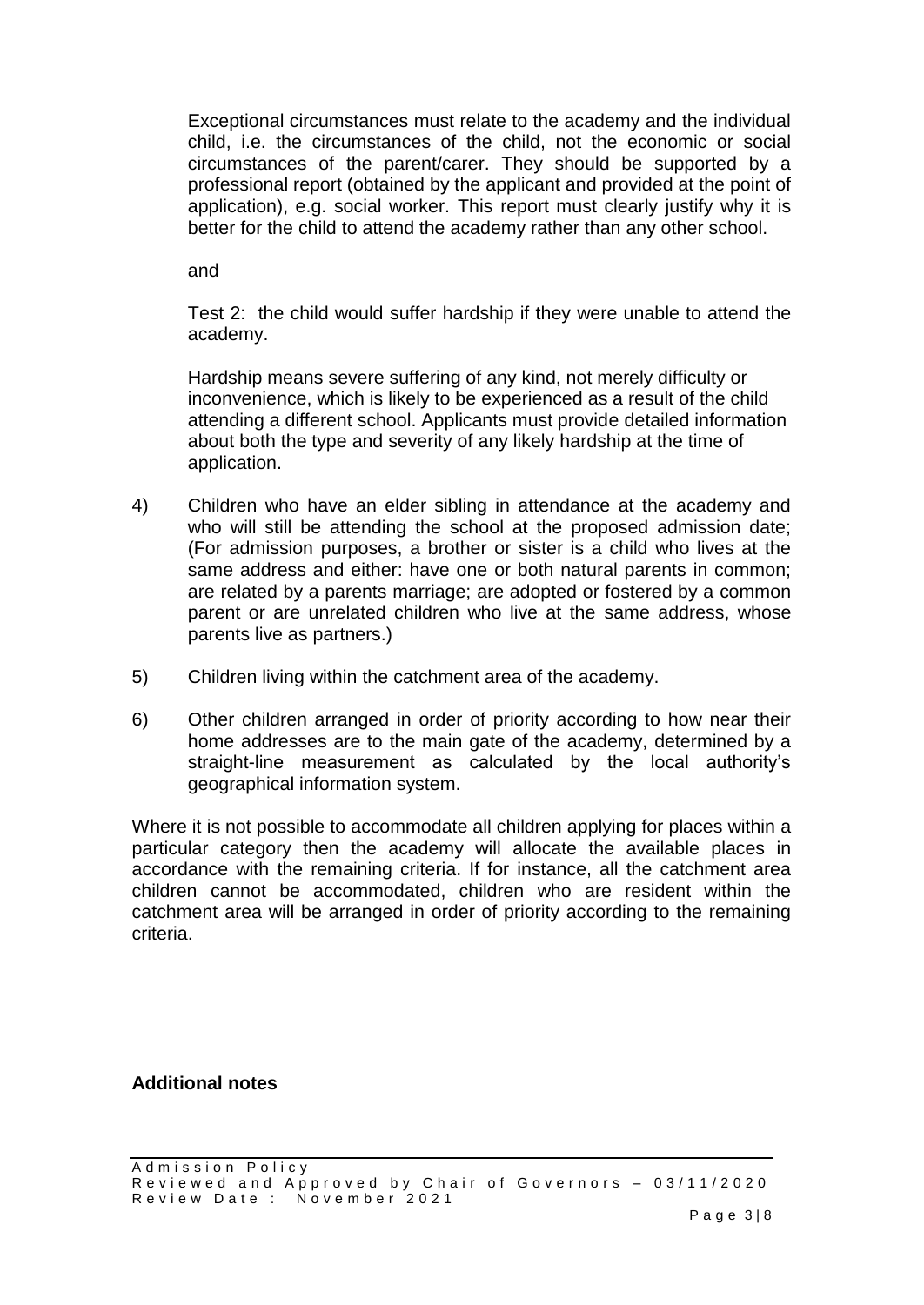Copies of school catchment area maps are available from the local authority or academy.

Admissions for the normal age of entry are administered through a coordinated admission scheme and preferences for maintained schools will be processed centrally by the School Admissions and Transport Service at Staffordshire County Council. Each child will receive only one offer of a place at a Staffordshire school.

In accordance with legislation, children who have an education, health and care plan (EHCP) that names the academy as being the most appropriate to meet the child's needs must be admitted. This will reduce the number of places available to other applicants.

Children in care means children who are looked after by a local authority in accordance with section 22 (1) of the Children Act 1989 and who is (a) in care of a local authority, or (b) being provided with accommodation by a Local Authority in the exercise of their social services functions (see definition in Section 22 (1) of the Children Act 1989) at the time of making an application to a school. This includes children who were adopted under the Adoption Act 1976 (see section 12 adoption orders) and children who were adopted under Adoption and Children Act 2002 (see section 46 adoption orders).

Child arrangements orders are defined in s.8 of the Children Act 1989, as amended by s.12 of the Children and Families Act 2014. Child arrangements orders replace residence orders and any residence order in force prior to 22 April 2014 is deemed to be a child arrangements order.

Section 14A of the Children Act 1989 defines a special guardianship order as an order appointing one or more individuals to be a child's special guardian (or special guardians).

It is the applicant's responsibility to provide any supportive information required in order for the application to be assessed against the published admissions criteria, the academy will not seek to obtain this information on behalf of the applicant.

On behalf of the academy, the local authority uses a geographical information system (GIS) to calculate home to school distances in miles. The measurement is calculated using Ordnance Survey (OS) data from an applicant's home address to the main front gate of the school. The coordinates of an applicant's home address are determined and provided by the Local Land and Property Gazetteer (LLPG) and OS address point data.

The requirement for the local authority to meet the infant class size legislation may result in the refusal of catchment area or sibling applications where a class has already reached its limit of 30 pupils. However, as an exception, the local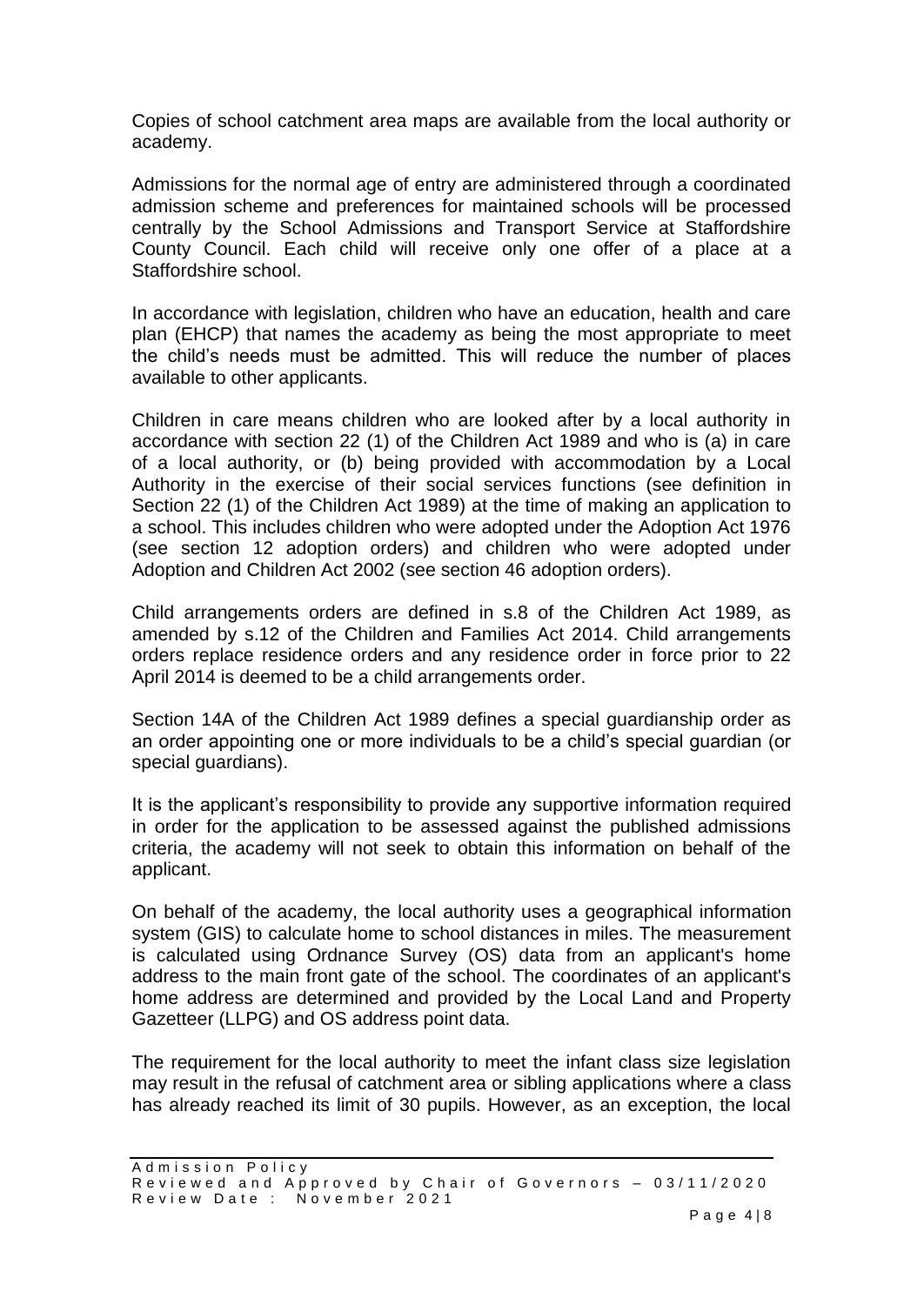authority will give careful consideration to offering places above the published admission number to applications from children whose twin or sibling from a multiple birth is admitted even when there are no other vacant places.

The home address is considered to be the child's along with their parent/carer's main and genuine principal place of residence at the time of the allocation of places i.e. where they are normally and regularly living. If a child is resident with friends or relatives (for reasons other than legal guardianship) the friends or relatives address will not be considered for allocation purposes.

Where parents have shared responsibility for a child, and the child lives with both parents for part of the school week, parents will be required to provide documentary evidence to support the address they wish to be considered for allocation purposes.

It is expected that parents will agree on school places before an application is made, and it may be necessary to request evidence from you to confirm that this is the case. The local authority is not in a position to intervene in disputes between parents over school applications and will request that these are resolved privately.

If a child's home address changes during the admissions process it is the responsibility of the parent/carer to inform the local authority immediately. Where there is a proposed house move taking place during the admissions process the academy will only accept the revised address for purposes of allocation where parents/carers can provide documentary evidence of the move by 12 March 2021. It will be necessary for sufficient evidence of a permanent move to be provided by the applicant by this date before it will be taken into account for allocation purposes at the national offer date.

If a place is offered on the basis of an address that is subsequently found to be different from the child's normal and permanent home address at the time of allocation of places then that place is likely to be withdrawn.

If there are a limited number of spaces available and we cannot distinguish between applicants using the criteria listed, such as in the case of children who live in the same block of flats, then the child or children who will be offered the available spaces will be randomly selected. This process will be independently verified.

**Deferred entry to reception class**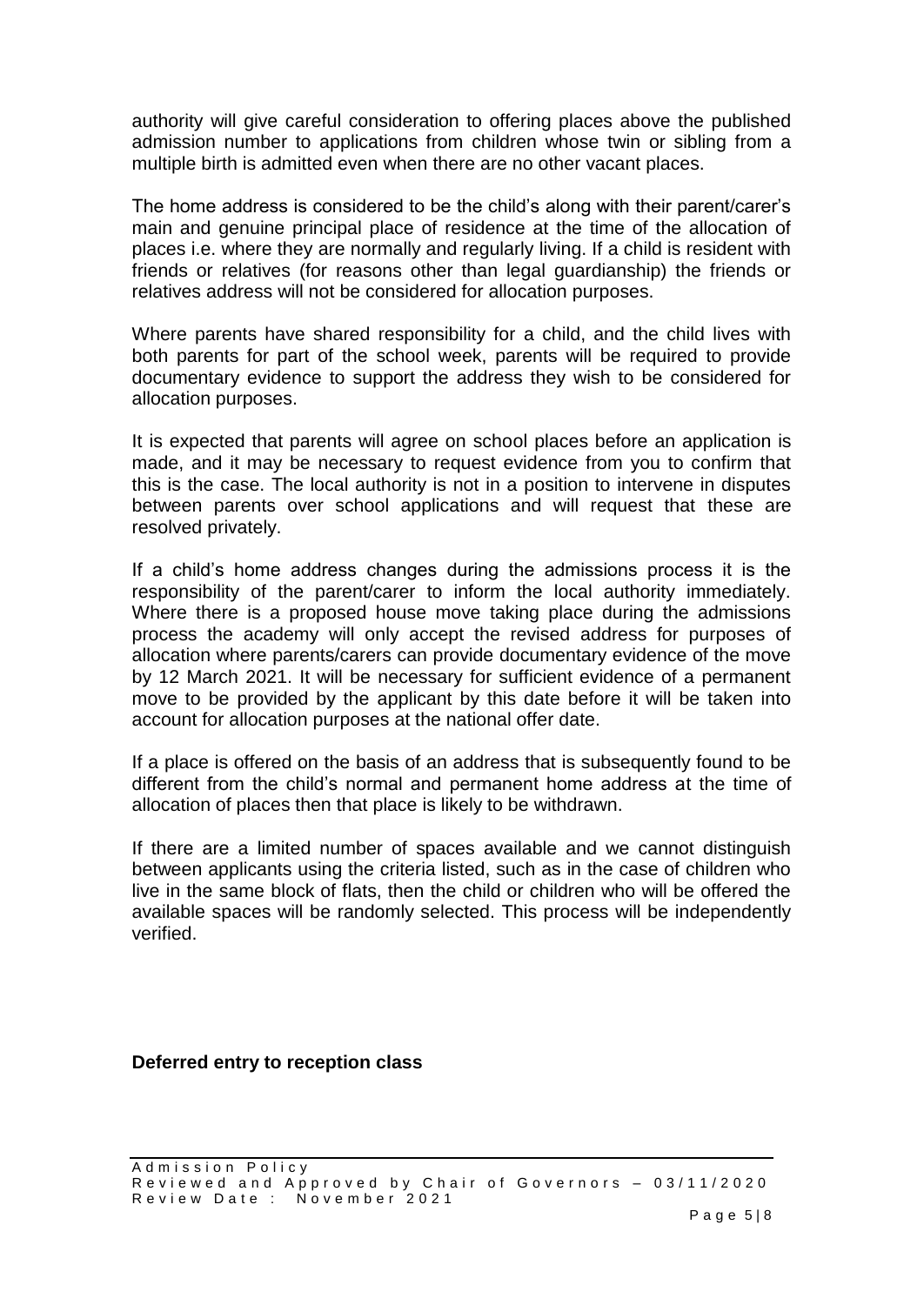Parents may request that their child be admitted to reception class on a parttime basis, or that their child be admitted to school later in the same academic year until the child reaches compulsory school age (i.e. beginning of the term after the child's fifth birthday). The effect is that the place will be held for the child in reception and is not available to be offered to any other child within the same academic year in which it has been offered.

Before deciding whether to defer their child's entry to school, parents should visit the academy to clarify how we cater for the youngest children in reception and how the needs of these children are met as they move up through the school.

## **Admission outside of the normal age group**

Parents may seek to apply for their child's admission to school outside of their normal age group, for example if the child is exceptionally gifted and talented or has experienced problems such as ill health. In addition, the parents of summer born children may choose not to send their child to school until the September following their fifth birthday and may request that they are admitted outside of their normal age group to reception rather than Year 1.

These parents will need to make an application alongside children applying at the normal age which should explain why it is in the child's best interest to be admitted outside of their normal age which may include information such as professional evidence as to why this is the case and why an exception should be made in the case of the child. A decision as to whether this is an appropriate course of action will be made by the governing body who will take into account the circumstances of the case and views of the headteacher. Parents do not have the right to insist that their child is admitted to a particular year group.

#### **Waiting lists**

Unsuccessful applicants will be placed on a waiting list in accordance with the oversubscription criteria stated above and not based on the date their application was received. There will be a period of two weeks after the national offer date whereby available places will not be reallocated. If places become available after this date they will be offered according to the child at the top of the waiting list.

The waiting list will operate until the cohort concerned leaves year 2 and parents will be written to each year to ask whether or not they wish their child's details to remain on the list.

Inclusion on a school's waiting list does not mean that a place will eventually become available at the academy.

A child's position on a waiting list is not fixed and is subject to change during the year i.e. they can go up or down the list since each added child will require the list to be ranked again in line with the oversubscription criteria.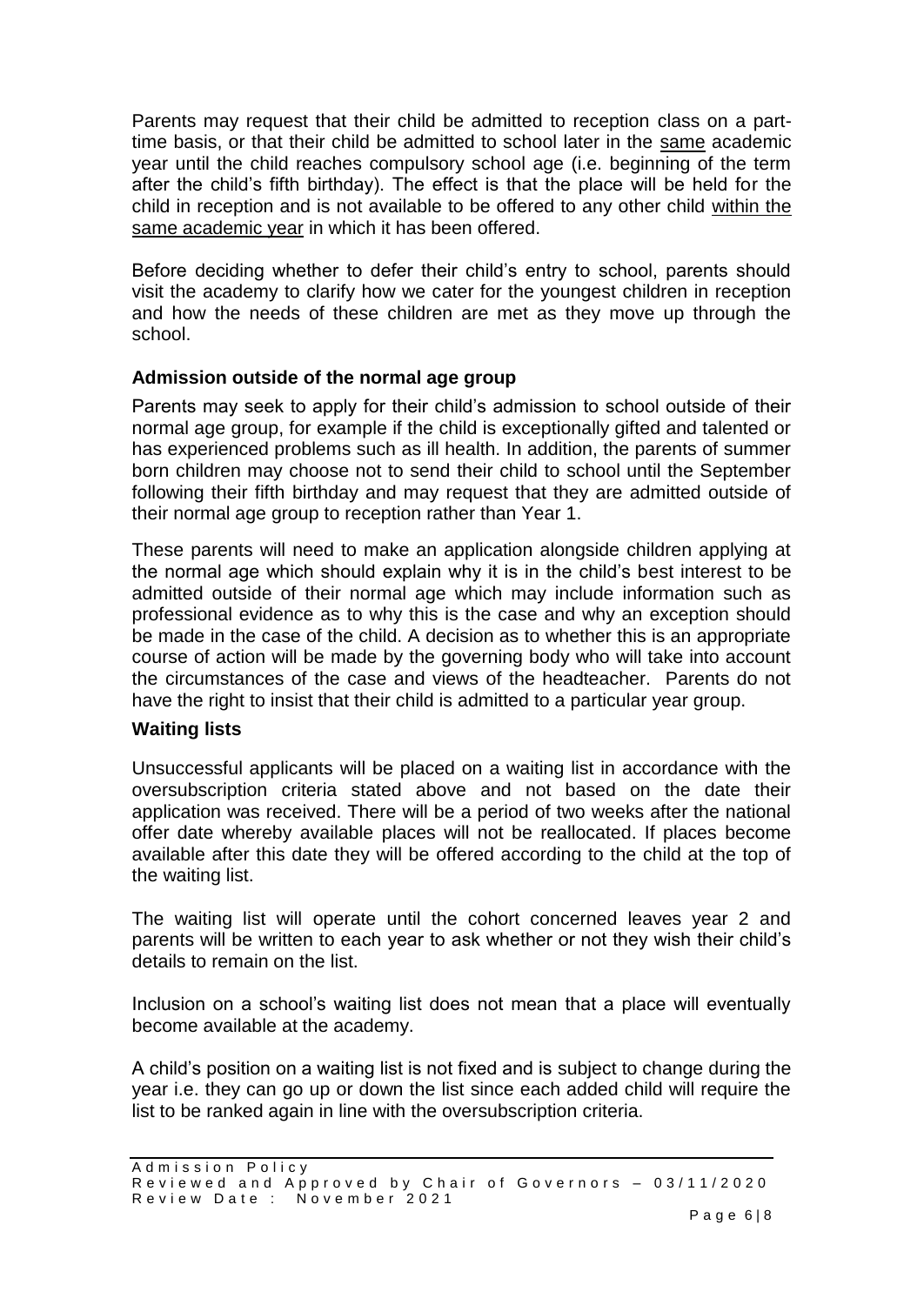Children who are subject of a direction by a local authority to admit or who are allocated to a school in accordance with the fair access protocol will take precedence over those on the waiting list.

### **Late applications**

Preferences received after the closing date will be considered alongside those applicants who applied on time wherever possible. Where it is not practicable because places have already been allocated, or are shortly to be allocated, then late preferences will be considered only after those that were made before this point.

A late application does not affect the right of appeal or the right to be placed on a school's waiting list.

### **Repeat applications**

Parents do not have the right to a second appeal in respect of the same school for the same academic year unless, in exceptional circumstances, the academy has accepted a second application from the appellant because of a significant and material change in the circumstances of the parent, child or school but still refused admission.

#### **"In-year admission" arrangements**

Parents or carers seeking to be admitted may make an application directly to the academy using the appropriate application form. This application will be processed in line with the procedure outlined in the determined admission arrangements and parents and carers need to be aware that in the case of transfers between local schools, any date set for joining the academy may be after the next term or half term holiday and those parents/carers are responsible for ensuring that their child continues to receive appropriate education in the interim.

#### **Admission appeals**

If the LA do not offer a child a place at this school (for entry into Reception) or the school do not offer a place (into any other year group other than Reception) , it is because to do so would prejudice the education of other children by allowing the numbers of children in the school to increase too much.

If parents wish to appeal against a decision to refuse entry, they can do so by applying to the LA. An independent appeals panel then meets to consider all appeals by parents who have been refused a place at our school and who wish to appeal against this decision. An appeals panel's decision is binding for all parties concerned. If the appeals panel decides that we should admit a child to